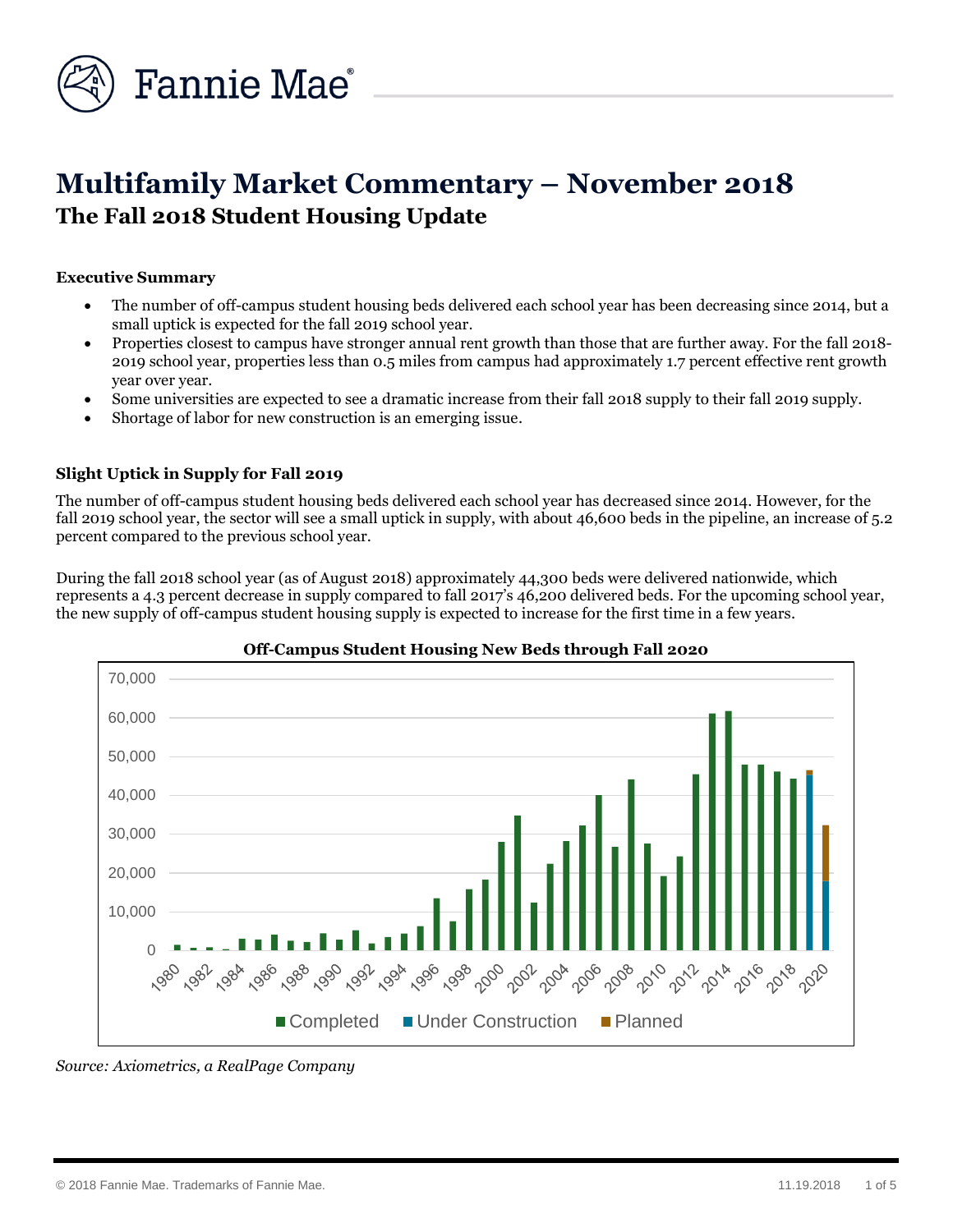

#### **Rent Growth Proximity to Campus**

A popular real estate aphorism is that location is everything, and it's certainly important to student housing. Often, when students are not granted on-campus housing, they are left scrambling to sign leases at rental properties that are as close to campus as possible.

According to Axiometrics, properties closer to campus have better annual rent growth than those that are further away. As shown in the table below, for the fall 2018 school year, the greatest year-over-year effective rent growth was for properties fewer than 0.5 miles from campus at 1.7 percent.



**Annual Effective Rent Growth for Off-Campus Student Housing Properties by Distance**

*Source: Axiometrics, a RealPage Company*

### **Enter the New Generation of Students**

Much of the industry chatter in the student housing sector has revolved around the emergence of Generation Z (Gen Z). Gen Z is made up of those born after 1999. Unlike the previous generation, the Millennials, the population of Gen Z is much smaller.

According to the Western Interstate Commission for Higher Education (WICHE), over the next five years, there will be a negative change in the number of high school graduates in 17 states, as seen in the map on the next page. This finding is in line with the assertion that Gen Z's population is much smaller than the Millennial generation and that peak college enrollment might have already occurred during the Millennial generation. A decrease in the number of students attending college will likely negatively impact the demand for off-campus student housing as less—primarily new—supply is needed.

Over the next five years, through 2023, most of the negative total change in the number of high school graduates is expected to take place in the Midwest. Michigan is forecasted to have 6,794 fewer high school graduates over the next five years, followed by Ohio with 6,742 fewer. Rounding out the top three states losing the most high school graduates through 2023 is Illinois with an estimated 6,063 fewer.

The expected total change in the number of high school graduates through the 2023 forecast is significant as the first wave of Gen Z students entered college this fall semester. According to both the National Center for Education Statistics (NCES) and the National Student Clearinghouse Research Center (NSCRC), postsecondary enrollment has decreased annually since 2010 by approximately 9 percent for full-time enrollment and 3 percent for part-time enrollment. Decreasing enrollment during the more populous Millennial generation does not bode well for enrollment growth for the smaller Gen Z cohort.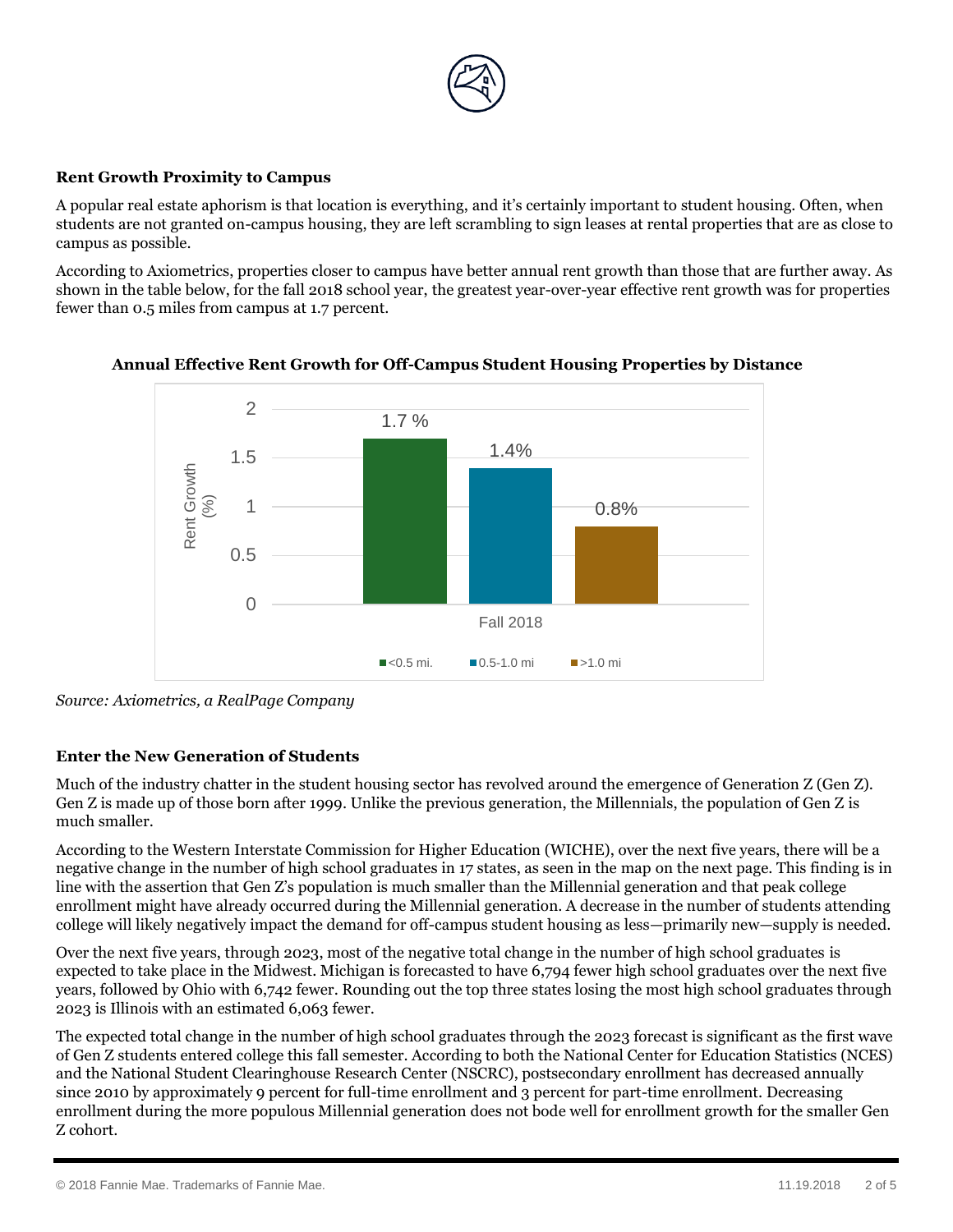



 **Expected Total Change in High School Graduates by State from 2018-2023**

*Sources: Axiometrics, a RealPage Company & Western Interstate Commission for Higher Education (WICHE)*

### **Supply at Select Universities**

With supply decreasing nationwide for the third consecutive year, there are some familiar universities that are still among the top recipients of new deliveries. According to Axiometrics, Texas and Florida universities are amongst the top recipients of new deliveries for the fall 2018 school year, as seen in the tables below.

Florida State University was the top recipient of new beds, receiving 2,707 beds for the new school year. Texas A&M University was the second-highest recipient in regards to supply for the new school year, receiving 2,487 beds. Rounding out the top three was the University of Central Florida with 1,495 new beds.

There are some universities that are expected to see a dramatic increase from their fall 2018 supply to their expected fall 2019 supply. According to Axiometrics, the University of Illinois-Urbana Champaign will see a whopping 2,303 percent change in supply between fall 2018 and fall 2019. This is because the university has received 65 new beds for the fall 2018 school year and is expected to receive 1,562 beds in the fall 2019 school year. Not surprisingly, some of the top receivers of new supply are also among the universities expected to see a decrease in total new supply compared to the next school year. Florida State University and University of Texas-Austin are expecting a decline of 39 percent and 7 percent, respectively. These universities are among the top recipients of new supply annually and the expected supply amounts for fall 2019 are slightly lower than fall 2018.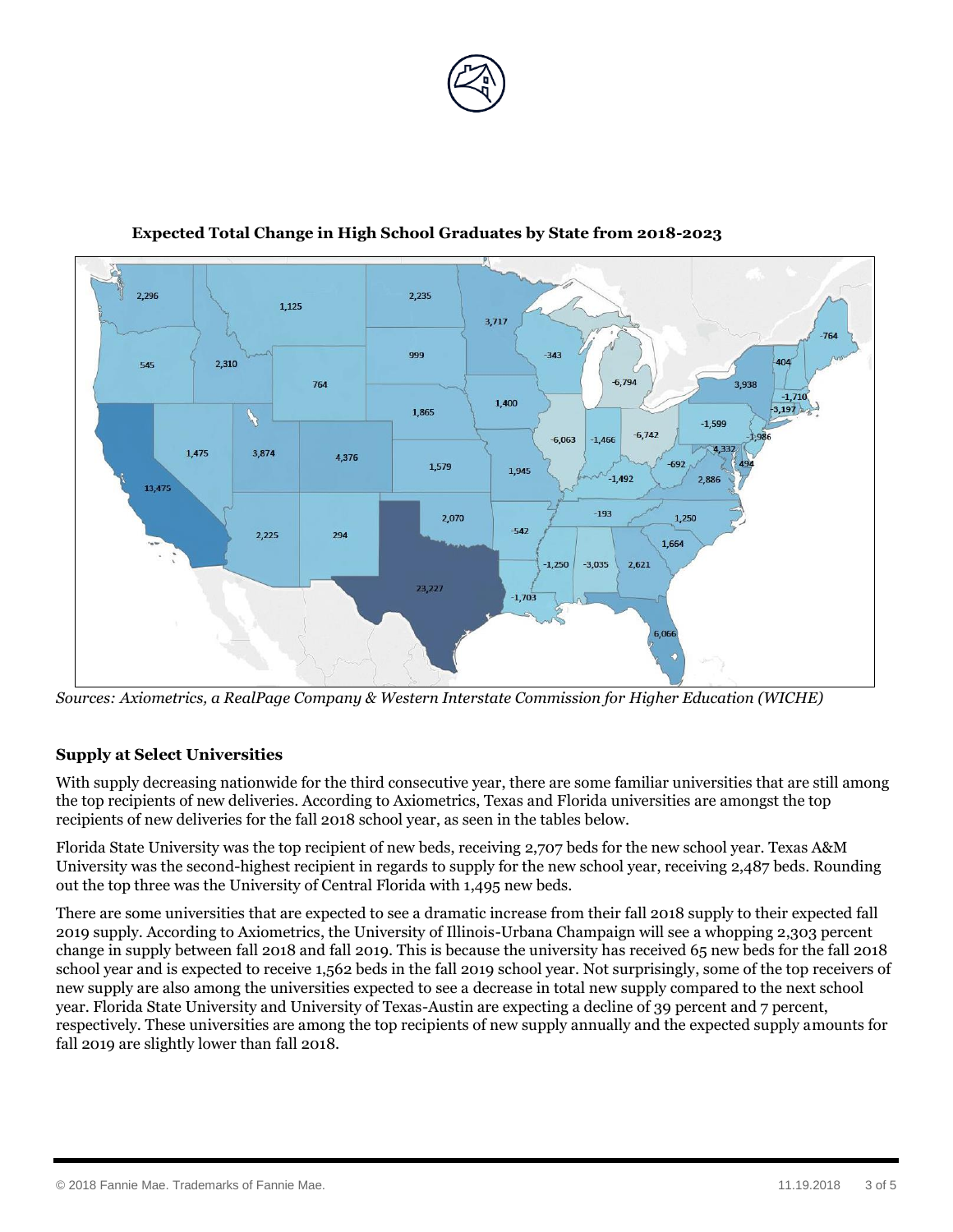

| <b>University</b>                          | # of Beds |
|--------------------------------------------|-----------|
| <b>Florida State</b>                       | 2,707     |
| Texas A&M                                  | 2,487     |
| University of Central Florida              | 1,495     |
| <b>University of Texas - Austin</b>        | 1,483     |
| <b>East Carolina</b>                       | 1,283     |
| <b>University of Texas - Arlington</b>     | 1,282     |
| Pennslyvania State                         | 1,261     |
| <b>University of Michigan</b>              | 1,247     |
| Indiana                                    | 1,228     |
| <b>University of Mississippi</b>           | 1,186     |
| <b>Colorado State</b>                      | 1,165     |
| <b>University of Minnesota</b>             | 1,157     |
| <b>Syracuse</b>                            | 1,079     |
| <b>lowa State</b>                          | 1,062     |
| <b>University of Tennessee</b>             | 1,034     |
| <b>Coastal Carolina</b>                    | 994       |
| <b>California State University - Chico</b> | 907       |
| <b>University of Texas - Dallas</b>        | 900       |
| Univeristy of North Carolina -             |           |
| <b>Charlotte</b>                           | 887       |
| Arizona State                              | 775       |

*Source: Axiometrics, a RealPage company*

### **A Big Potential Issue for the Industry**

Even though the student housing sector is performing well, there are some issues. Some of the standard headwinds persist, including oversupply, declining enrollment, and increased competition. However, there is an emerging issue that

could potentially be bigger than all of the aforementioned: the labor shortage impacting new construction.

The construction industry is facing a labor shortage that is impacting not only student housing but all types of real estate, and immigration may be a factor. According to the National Association of Homebuilders, immigrants make up almost a quarter (24.4 percent as of 2016) of the construction labor force in the United States. The total number of new immigrants entering the construction labor force is down significantly from the housing boom years. Construction jobs are getting harder to fill as the number of workers is significantly decreasing and fewer young people are looking to the industry as an alternative to postsecondary school.

**Share of Immigrants in US Labor Force Since 2004**



*Source: 2004-2016 ACS & NAHB*

## **2018 Supply at Top 20 Universities Percent Change in Supply from Fall '18 & Fall '19**

**Champaign 2303% Montanta State 582% Missouri State 391% Purdue 263% Texas State 221% Clemson 45% Univeristy of Florida 44% Northa Carolina State 1 43% University of South Florida 39% Northern Arizona** | 10% **Univeristy of Texas - Austin -7%**

**Ohio State -22%**

**Florida State -39%**

Sacramento **1** -64% **University of Michigan -81%**

**Georgia Institute of Technology -31%**

**University of Texas - Arlington -46% University of Iowa -49% East Carolina -53% University of Montana -58% Colorado State University -63%**

**California State University -** 

**% Change in Supply**

**University**

**Univeristy of Illinois - Urbana**